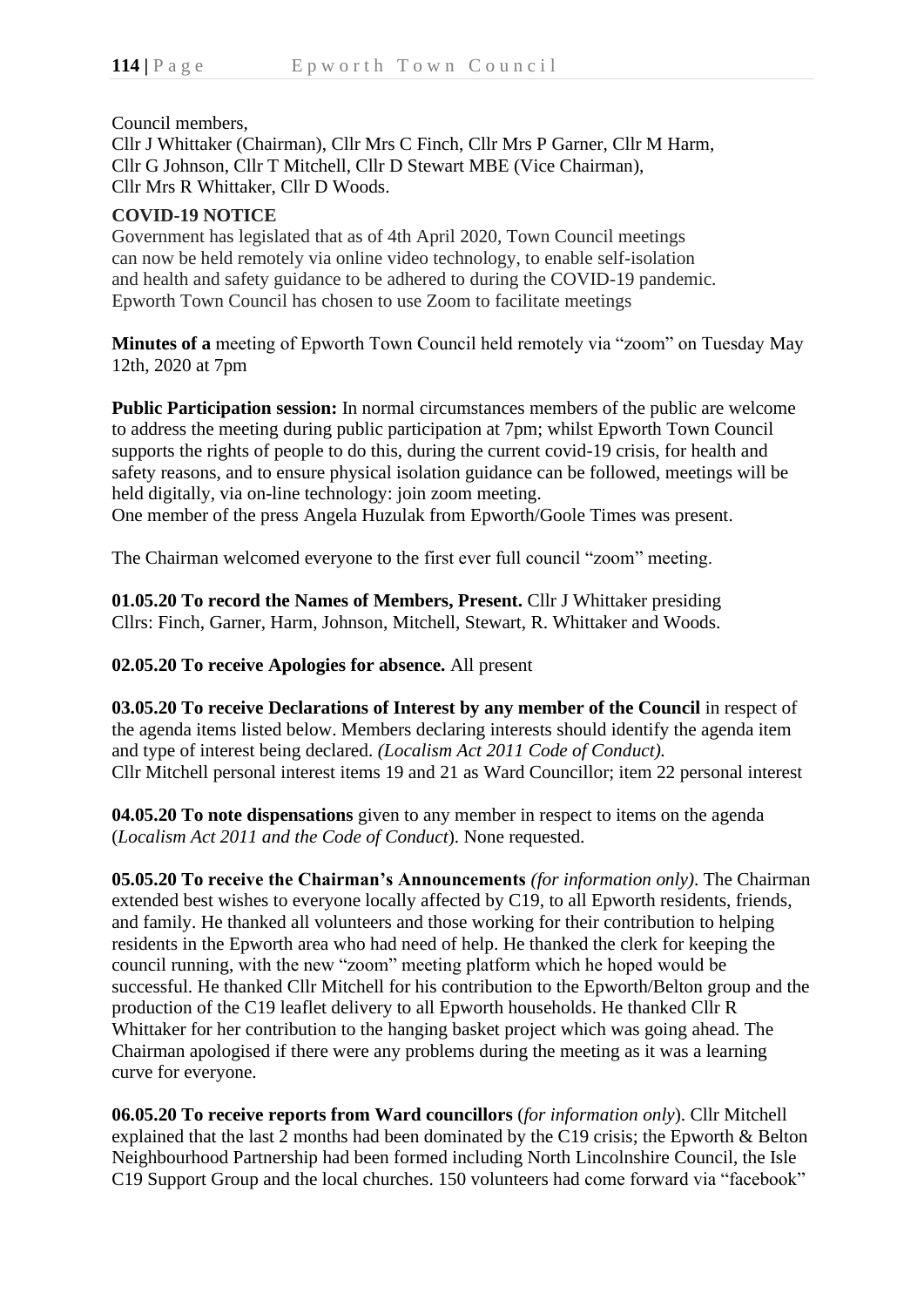and up to 70 vulnerable residents had been helped with shopping, pharmacy information and collecting prescriptions. North Lincolnshire Council had also provided grants to support local businesses. North Lincolnshire Council had sustained high absence levels and staff redeployment which had entailed the closure of some department such as libraries. Garden waste collection has been suspended though the re-cycling centres had remained open, garden waste collection will be reinstated. The council is recovering and having "remote" meetings. Finally noted that the Battle Green road resurfacing works have now started.

## **07.05.20 To receive the Clerk's Report** *(for information only).*

**Internal Audit**: Information all sent to Mr Dixon for completion of internal audit; copy of completed internal audit received and circulated to councillors 27th April.

**ICE: in case of Emergency**: it has been suggested by a councillor that everyone should submit an ICE number and name of next of kin or person to contact; the information can be kept in a sealed envelope in the safe and used for emergencies only.

### **Council decisions**:

**NOTE**: these are decisions taken under L G Act 1972 section 101 whereby the clerk in consultation with the Chairman can make decisions; the decisions have been circulated and councillors opinions have been requested but email decisions are not legal decisions (see ERNLLCA newsletter) just a way of gaging opinions and advising of decisions.

### **April 8th, 2020 proposal from Cllr J Whittaker that due to covid-19 decisions could be made by the clerk in consultation with the Chairman/Vice Chairman**:

Positive responses Cllrs Harm, Johnson, R. Whittaker, Garner, Mitchell, Stewart

**April 8th proposal from Cllr J Whittaker to hold meetings of the full council using video conferencing** Positive responses Cllrs Mitchell, Finch, Garner, Harm, Stewart, R. Whittaker, Johnson, Woods

**April 2nd proposal from Cllr J Whittaker to continue with the arrangements for hanging baskets**; there was much discussion on this issue: positive responses Cllrs R. Whittaker, Finch, Harm, Garner,

Cllr Johnson – equivocal; Mitchell – postpone

### **March 30th proposal from Cllr J Whittaker to set up internet banking**

Positive responses Cllrs Harm, R. Whittaker, Mitchell, Garner, Woods, Stewart

The clerk has been contacting HSBC on a weekly basis in order to set up HSBC.net; the application has been put forward for approval but as all HSBC.net advisors are now working from home the direct contact is proving elusive.

**Cemetery Lodge staircase**: following the advice in the report from Simpkins Kenny the clerk has asked NLC Building Control for further advice before a schedule of works can be drawn up. Informed by Building Control that as no material changes to the use of the building and no other structural changes, building regulations not required. Clerk to put information on facebook.

**Telephone services provision**: Assistant clerk working on an "options" document for discussion by council. **Epworth Heritage Centre**: agenda item May full council meeting (zoom)

**Hanging baskets:** 52 baskets have been ordered and are scheduled for delivery in May; we do not have confirmation of a watering person, have written to two people and have the name of another. Mr Heywood is putting up the heavy-duty brackets with bolts purchased by Epworth T.C. Provisional date for putting up baskets Wednesday May 27th. DRAFT short term contract has been prepared for watering, start and finish dates to be confirmed. Holiday cover also arranged if required.

**Epworth Town Council tree works applications**; all works have been approved by NLC, an initial notice will be placed on facebook for contractors interested in the work and detailed paperwork will be sent to those expressing an interest. The constraints of nesting birds mean that no work can be carried out until July. 2 companies have applied for full information.

**Grant applications**: Update from N Hanson re Epworth Colts received and circulated (23rd April): Update from Isle of Axholme Physically Handicapped Society on expenditure (filed): Epworth Old Rectory letter of thanks and info re expenditure received 15th April: Isle Choral Society email thanks received April 2nd (circulated). Covid-19 leaflets printed and distributed ref Cllr Mitchell (section 137 grant to be part funded by Belton Parish Council – invoiced)

**HSBC safeguarding information**: the clerk has received and has had to complete information on the council and councillors, a further "threatening" letter has since been received and the final councillor details submitted; councillors felt that the request for personal information was an invasion of privacy.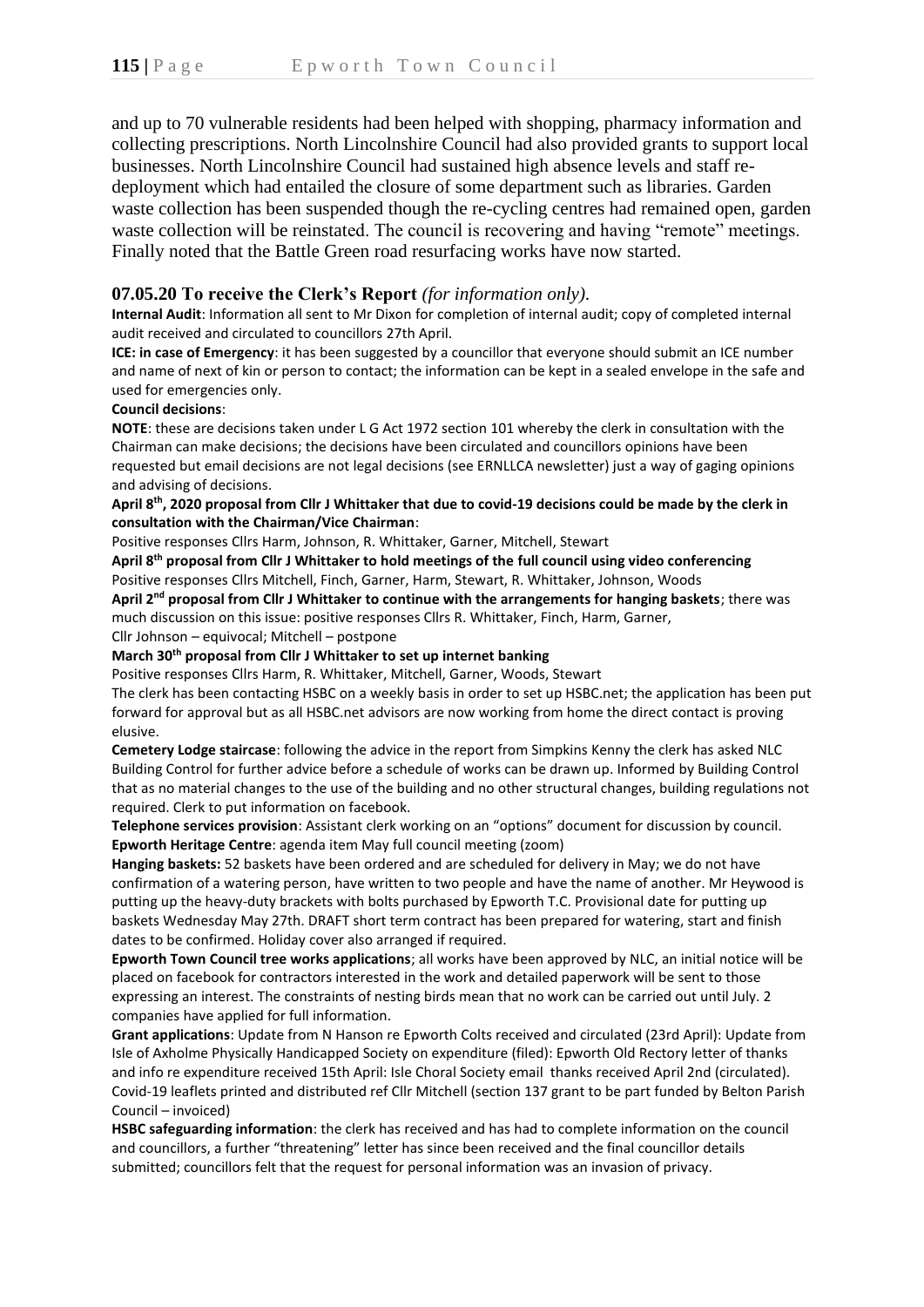**KHC play equipment**: signage and red/white tape around equipment and not being inspected weekly, prior to C19 shutdown one cradle seat damaged; has been collected and returned to manufacturer for assessment; under warrantee so replacement expected. Contractor will charge for site visit removal and reinstatement in due course.

**Electricity meter readings**: Scottish Power have made and cancelled 2 appointments to read the meter at the Chapel of Rest; our own reading was unconfirmed; clerk will chase for another appointment post C-19. **March agenda items**:

**NLC Local development Framework**: Preferred options questionnaire completed and submitted; until lockdown due to C19 lifted not expecting further development

Epworth Neighbourhood Plan: letter of thanks sent to Mr Lofts for presentation, decision not to proceed at the moment – information filed.

Haxey parish Boundary: letter of thanks to information provider, Mr Lofts, no comment recorded, information filed.

**VE Day**; official notification of cancellation received possible alternative date may be suggested depending on progress of C19 and lockdown - all booked events and performers cancelled, information filed **NLC Grant applications**; forms for VE Day and Spring Planting were submitted in time, no further communication from NLC.

**Epworth Food Fest** (NLC Town Centre Manager) provisional date of October 2nd has not been cancelled but may depend on C19, no further communication from NLC.

**Reduction in councillor numbers:** letter sent to Cllr Rob Waltham (April 6<sup>th</sup>) no reply to date.

**Epworth Show**: council resolved to purchase a stand for the show (min ref 18.03.20) but the show site explains that the show has been cancelled for this year due to C-19.

**Annual Meeting**: under the Coronavirus Act 2020 all local authority meetings before May 7th, 2021, may be held remotely, the requirement for the Annual Meeting (where a Chairman would usually be elected/reelected) has been removed. This means that the current Chairman and Vice Chairman will retain their role until such time as the next Annual Meeting is held.

**Annual Assembly**: the clerk has read all information provided and found no specific reference to Annual Assembly of the Town Meeting, ERNLLCA will be asked for advice on this (advice received and circulated). **Planning update**:

**PA/2019/406** full planning permission to retain a hard standing and amend vehicle access on land off Stecking drain off Statin Road

**2020 planning applications**: please note that despite requests for additional time to respond this was not always given so not all applications received an Epworth TC response.

**PA/2020/170** listed building consent to install air conditioning unit to rear

Site location 50-52 High Street

PA/2020/179 Epworth TC submitted "no observations"

Refusal of planning permission to erect a first-floor extension with car part below at 22 Hollingsworth Lane **PA/2020/199** Epworth TC submitted "no observations"

Planning application to vary condition 2 of PA/2017/1929 to amend plans of house design Site location: 3a – 8 Harris View

**PA/2020/215** Epworth TC submitted "no observations"

Listed building consent to erect rear extension and pitched roof over existing flat roofed area including associated works

Site location: building within grounds at 104 High Street

**PA/2020/234** full planning permission to erect 2 storey front and single storey rear extensions at 26 Hollingsworth Lane

**PA/2020/263** Epworth TC submitted "no observations"

Grant of consent for the display of advertisements for 2 ATM header signs at (HSBC) 1-3 Market Place **PA/2020/265** Epworth TC submitted "concerns that proposed building is on a public footpath" Planning permission to erect a detached garage

Site location; 30 Tottermire Lane

**PA/2020/349** Planning permission to erect first floor extension above existing garage

Site location; Wesley Guest House, 16 Queen Street.

Epworth Tc submitted " there are concerns that the flat roofed extension when viewed from the front detracts from the character of the building whilst, not listed has a blue plaque and features in "the Wesley Walk" Methodist trail in Epworth. The extension would benefit from a roof extension in line with the existing **PA/2020/350** Epworth TC submitted "no observations"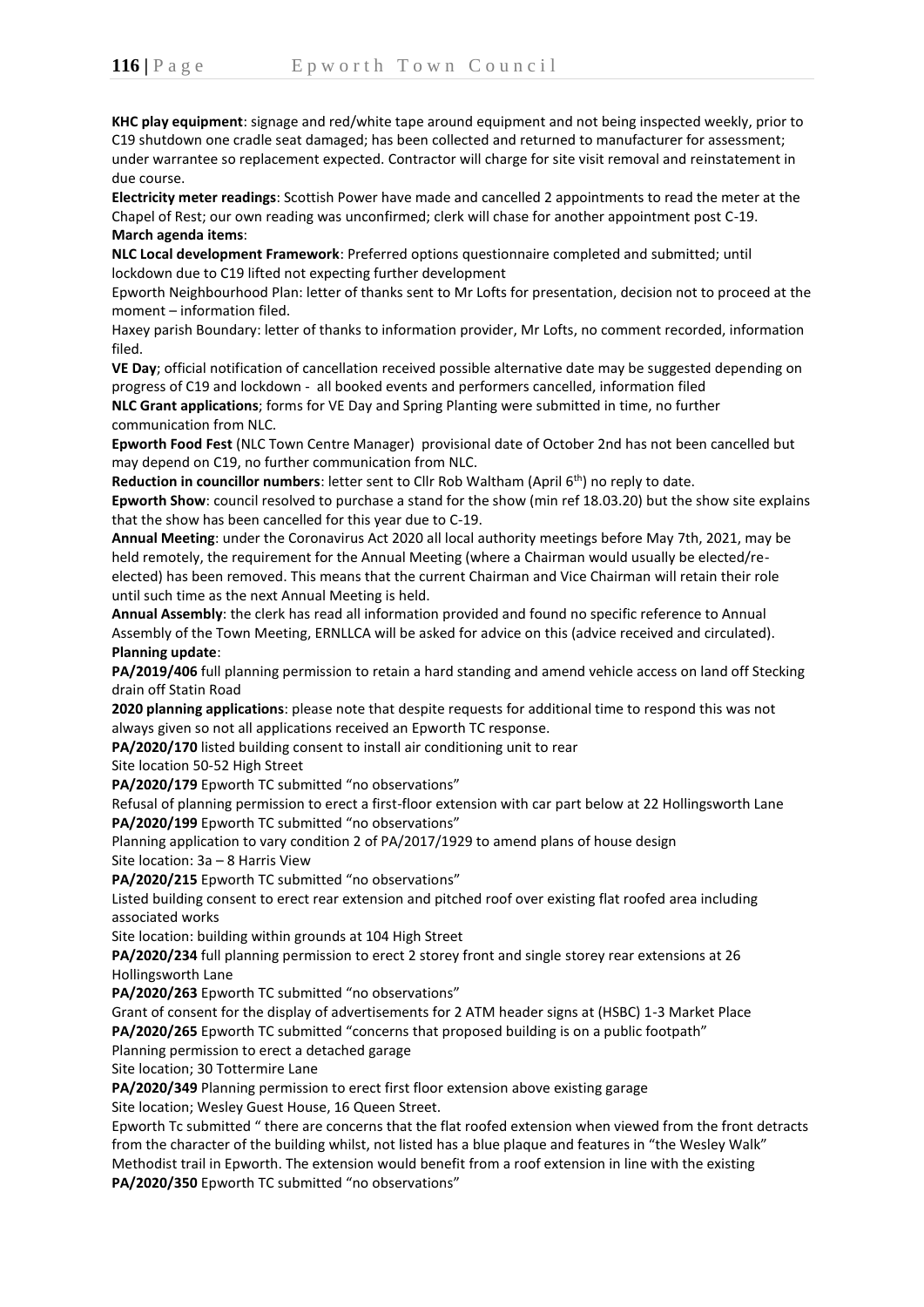Planning permission to erect first floor extension to create 2 storey house and erect single storey extension to side to form garage.

Site Location: 83 Burnham Road

**PA/2020/440** Epworth TC submitted "queried residential dwelling in open countryside"

Application for prior notification for a proposed change of use of an agricultural building to dwelling house (use class 3)

Site location; barn at Bridge Farm, Scawcett lane

**PA/2020/542** Epworth TC submitted "no observations"

Planning permission to erect single storey rear extension

Site location: 8 The Lidgett

#### **KHC picnic benches**:

Following the decision by full council to reinstate one of the recycled plastic picnic benches and "to repair the bench, graffiti on wooden top to be sanded lower strut to be repaired" minute reference 15.11.19 of the November meeting, the clerk issued a purchase order to James Smith Building Services asking them to carry out the works; however, communication with the company has been protracted as the purchase order did not contain the same elements (building a new concrete base) as the original quotation to carry out the works and despite efforts to contact the company the order has not been accepted and the works not carried out. The clerk will endeavour to contact 3 other companies for quotations to carry out these works.

**KHC power-washing:** a notice has been placed on facebook to see if anyone is interested in the work. Clerk in contact with 2 companies for quotations.

**Garden Party nomination;** having pre planned this agenda item we have not received anything from ERNLLCA this year regarding nominations, I have advised Cllr R Whittaker that the item will be re-scheduled for February next year at which point the nomination can be re-approved.

**Risk Assessments:** Assistant clerk has been tasked with working on our current documents, in addition other companies have been contacted for quotations for management of our risk assessments. **Assistant clerk**:

Over the past few weeks, the assistant clerk has been working on the following:

Updating the records of memorials which failed the safety inspection, following additional site checks Producing a further list of memorials where the owner requires contacting and writing letters to inform them of any issue (ongoing- now requires some time in the office looking up cemetery records)

Reviewing existing risk assessments, assessing what additional ones are needed, moving onto preparing sector appropriate revised/ additional risk assessment drafts

An assessment of the Council's current GDPR compliance level, working on recommendations for necessary action and a list of actions to be taken by staff & councillors to help move towards compliance Revising cost comparison for provision of telephone and broadband for Cemetery Lodge.

Proposed by Cllr Stewart seconded by Cllr Woods **RESOLVED** clerks report noted.

**08.05.20 To resolve Draft Minutes** of a Meeting of the Council held on Tuesday March 3rd, 2020 copies of which have been previously circulated, for approval and (remote) signature Proposed by Cllr Stewart as a true record seconded by Cllr Harm **RESOLVED**

**09.05.20 To dispose of any business,** if any, remaining from the last meetings. No issues were raided.

**10.05.20 Finance Committee:** to resolve draft minutes of a (zoom) committee meeting held on Tuesday April 28th, 2020 copies of which have been previously circulated, for approval and (remote) signature. Proposed by Cllr Stewart seconded by Cllr Mitchell **RESOLVED** a true record.

**11.05.20 Internal control:** to receive the Account sheets for February and March 2020 and copy bank statements for financial year end March 2020 and March year end budget sheet for approval and (remote) signature of the Chairman. Proposed by Cllr Stewart seconded by Cllr Harm **RESOLVED** an accurate record for signature by the Chairman.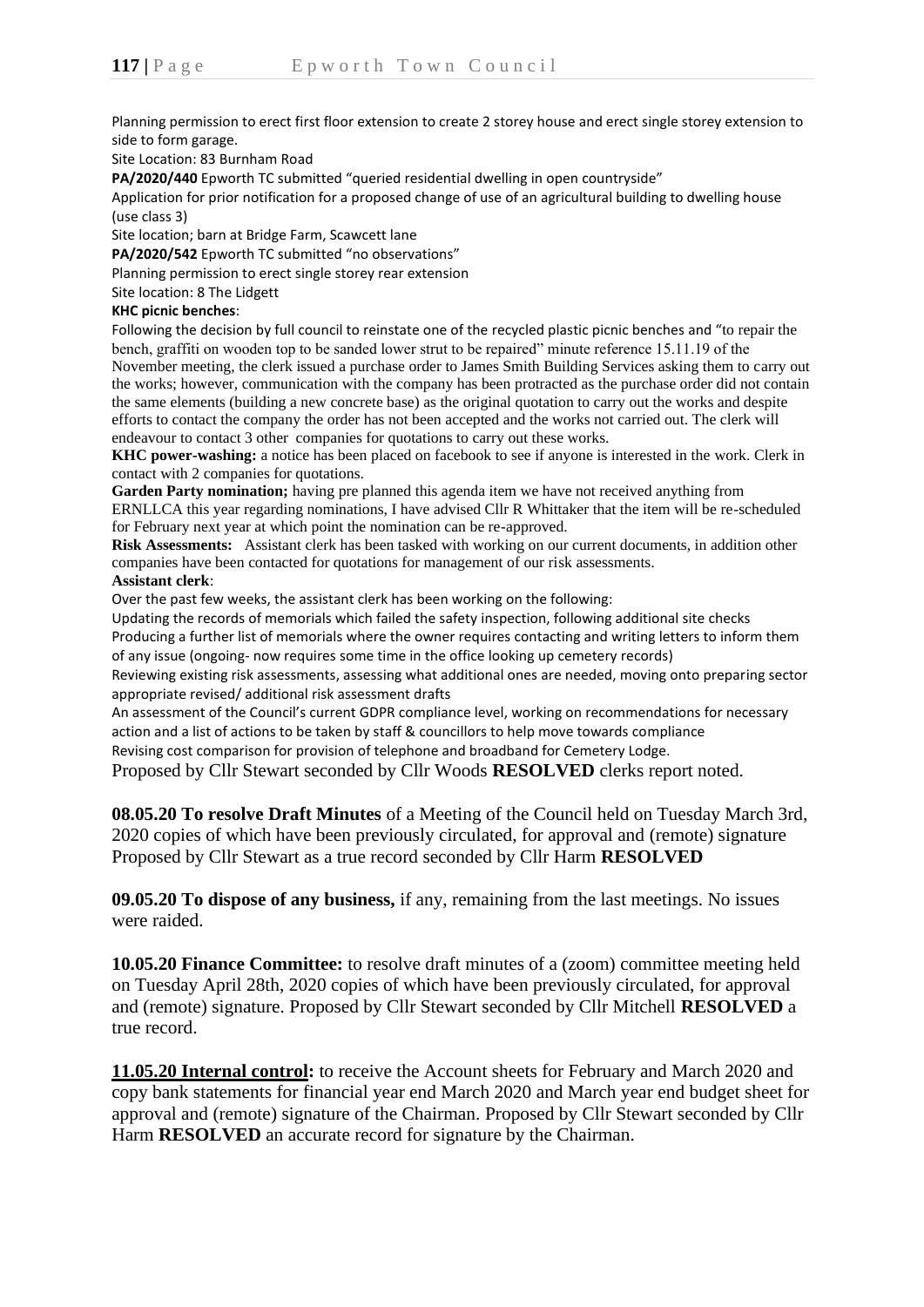# **12.05.20 Internal Control Public Sector Audit**: to receive a copy of the audit report prepared by Richard Dixon, and to respond to those issues highlighted by the clerk.

**Internal Audit Report year end March 2020 – Points to consider:**

**Moderate weakness: Point 2 page 5; Financial Regulations**; the council should review and approve the latest NALC model Financial Regulations which were published in July 2019. NOTE: Finance Committee has reviewed and made amendments document to be presented to full council for adoption. (**NOTE: Finance committee has read through document and made amendments – document to be presented to Full Council for adoption**) **Moderate weakness: Point 3 page 6, VAT**: Care should be taken to ensure that all VAT is recorded in the cash book for reclaim purposes.

Both cheque signatories should initial cheque stubs to confirm agreement with the details on the cheque and documentation provided to them at time of signing.

**Minor weakness: point 3 page 6:** it should never be assumed that registration for VAT purposes means that all VAT can be recovered. Owing to the complexity of VAT legislation it is recommended that advice be sought from HMRC when any new projects are undertaken, significant capital expenditure is being considered or any new matters arise.

**Moderate weakness point 4 page 7:** significant risks and documentation: the council's cemetery inspections should be re-commenced and the inspections sheets should be amended to include the action taken to remedy any defaults and the dates on which this has been done.

The council should carry out periodic inspections of any other assets it owns and record such inspections in the recommended way.

**Minor weakness payroll controls point 8 page 9**: It is noted that the council has been made aware that it should not be claiming National Insurance Employment Allowance as it does not have charitable status. As a result, the payroll provider has amended the council's payroll software package and the resultant arrears of N.I contribution for the year have been paid to HMRC. (**NOTE: already corrected and payments amended**) **Moderate weakness Assets point 9 page 10**: the valuations for Cemetery Lodge and Chapel of Rest should be amended on the Asset Register to reflect the previous valuations. (**NOTE: done**) The total of the Asset register as at 31.03.20 should be reduced when the above valuations have been amended (**NOTE: done**)

Proposed by Cllr Stewart seconded by Cllr Johnson **RESOLVED** to note the report and the actions taken by the clerk.

# **13.05.20 Internal Control Annual Internal Audit Report page 3 of Annual Return:**

To receive a copy of page 3 of the Annual Return completed by the Internal Auditor for comment/response. Proposed by Cllr Stewart seconded by Cllr Johnson **RESOLVED** to note and record that correction has already been made by the clerk on the Asset list.

**14.05.20 Internal Control Annual Governance Statement Assertions**: to receive a copy of the assertion's statements (from Finance Committee) for further comment/response prior to considering the statements on the Annual Return. Recorded thanks that the finance committee had spent a lot of time on this, all commitments fulfilled. Proposed by Cllr Stewart seconded by Cllr Harm **RESOLVED**.

**15.05.20 Annual Return (AGAR) section 1 page 4**: to resolve responses to the Annual Governance Statements and resolve (remote) signatures of the clerk and Chairman, meeting date and minute reference.

- 1. We have put in place arrangements for the effective financial management during the year, and for the preparation of the accounting statements. **Answer Yes**.
- 2. We maintained an adequate system of internal control including measures designed to prevent and detect fraud and corruption and reviewed its effectiveness. **Answer yes**.
- 3. We took all reasonable steps to assure ourselves that there are no matters of actual or potential non-compliance with laws, regulations and Proper Practice that could have a significant financial effect on the ability of this authority to conduct its business or manage its finances. **Answer yes**.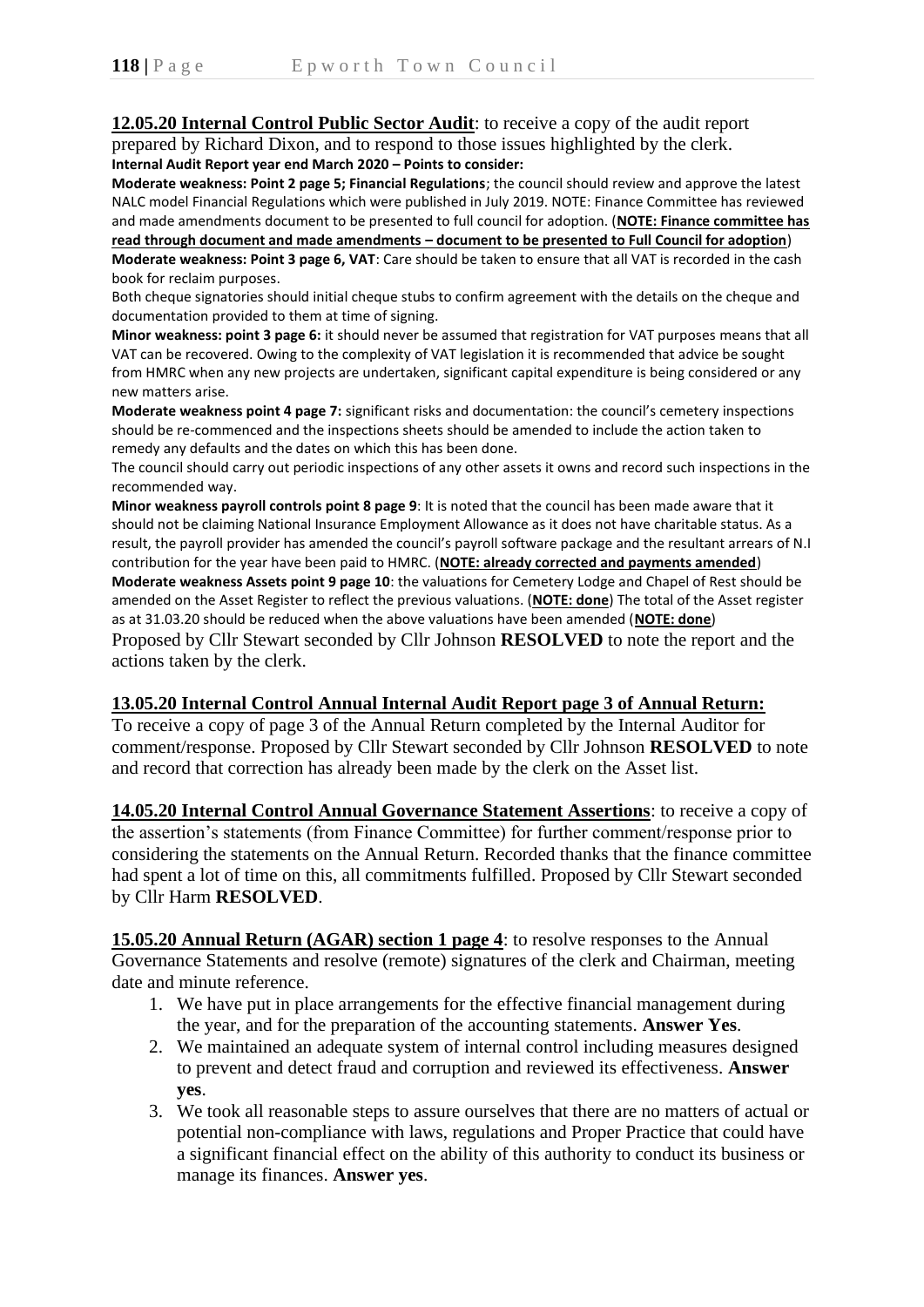- 4. We provided proper opportunity during the year for the exercise of elector's rights in accordance with the requirement of the Accounts and Audit Regulations. **Answer yes**.
- 5. We carried out an assessment of the risks facing this authority and took appropriate steps to manage those risks, including the introduction of internal controls and/or external insurance cover where required. **Answer yes**.
- 6. We maintained throughout the year an adequate and effective system of internal audit of the accounting records and control systems. **Answer yes**.
- 7. We took appropriate action on all matters raised in reports from internal and external audit. **Answer yes**.
- 8. We considered whether any litigation, liabilities or commitments, events or transactions, occurring either during or after the year-end, have had a financial impact on this authority and, where appropriate, have included them in the accounting statements. **Answer yes**.
- 9. Trust Funds; **Not applicable**.

Proposed by Cllr Stewart seconded by Cllr Finch **RESOLVED** completed page approved to be signed by the Clerk and Chairman.

**16.05.20 Internal Control: Line 9, Asset list**: to receive and approve a copy of the Assets List produced by the clerk prior to approval of the Accounting Statement. The clerk was thanked for providing the updated statement. Proposed by Cllr Harm seconded by Cllr R Whittaker **RESOLVED** Assets List approved.

**17.05.20 Internal Control: To receive information regarding payments on the Financial Statements (***such as direct debits and credit payments*) approved by the Town Clerk since the last meeting of the Town Council, under powers granted by the Local Government Act 1972 s101 and in accordance with Council Policy; April and May payments.

**NOTE: banking dates are approximate and may vary from those listed**

|          | <b>Receipts</b>                                               |                                                                                               | <b>Net</b> | Vat     | total     |
|----------|---------------------------------------------------------------|-----------------------------------------------------------------------------------------------|------------|---------|-----------|
|          |                                                               |                                                                                               |            |         |           |
| 26.03.20 | Hanging basket                                                | Axholme                                                                                       | £40.00     |         | £40.00    |
|          | contributions                                                 | Decorating &                                                                                  |            |         |           |
|          |                                                               | <b>Beautiful You</b>                                                                          |            |         |           |
|          |                                                               |                                                                                               |            |         | £0.00     |
|          |                                                               |                                                                                               |            |         | £0.00     |
|          | <b>Cheques paid</b>                                           |                                                                                               | <b>Net</b> | Vat     | Total     |
| 104440   | <b>Flexiform Business</b><br><b>Furniture Ltd</b><br>(Asgard) | Replacement<br>cheque words &<br>figures don't<br>match, signed &<br>sent Chairman &<br>clerk | £1,625.84  | £325.17 | £1,951.01 |
|          | Simpkins Kenny                                                |                                                                                               |            |         |           |
| 104441   | Ltd                                                           | re-invoiced                                                                                   | £552.83    | £110.57 | £663.40   |
| 104442   | <b>Staples</b>                                                | Envelopes                                                                                     | £33.28     | £6.66   | £39.94    |
| 104443   | Isle Choral Society                                           | Section 137 grant                                                                             | £250.00    |         | £250.00   |
| 104444   | AKS print & Design                                            | Covoid 19 leaflets                                                                            | £90.00     |         | £90.00    |
|          |                                                               |                                                                                               |            |         |           |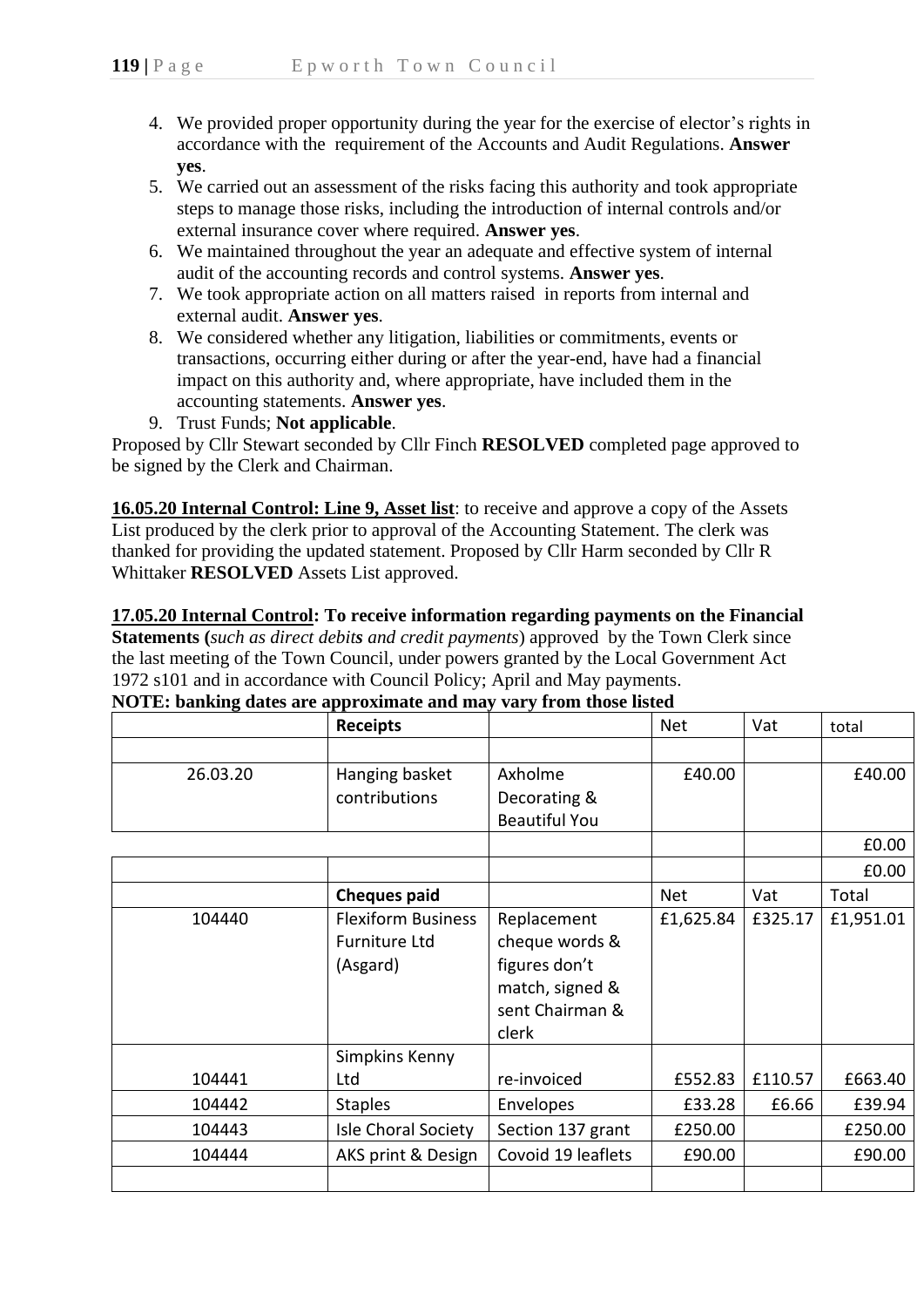|                                                                   | <b>Authorised Card</b><br><b>Payments</b> |                                     |            |            |         |
|-------------------------------------------------------------------|-------------------------------------------|-------------------------------------|------------|------------|---------|
| 26.03.20                                                          | Arrow publications                        | delivery of covid<br>leaflets       | £164.00    | £32.80     | £196.80 |
| 26.03.20                                                          | Post office                               | stamps                              | £18.24     |            | £18.24  |
|                                                                   |                                           |                                     |            |            |         |
|                                                                   | <b>DD</b> payments                        |                                     | <b>Net</b> | Vat        | total   |
|                                                                   |                                           |                                     |            |            |         |
| 21.03.20                                                          | Everflow water                            | Cemetery water                      | £8.31      |            | £8.31   |
| 31.03.20                                                          | Water plus                                | cemetery waste<br>water             | £18.89     |            | £18.89  |
|                                                                   | North Lincolnshire                        |                                     |            |            |         |
| 01.04.20                                                          | Council                                   | Cemetery rates                      | £60.81     |            | £60.81  |
| 02.04.20                                                          | <b>BT</b>                                 | Telephone &<br>internet             | £59.30     | £11.86     | £71.16  |
|                                                                   |                                           | <b>Grass cutting</b>                |            |            |         |
| 02.04.20                                                          | <b>MKS Groundcare</b>                     | contract                            | £200.00    | £40.00     | £240.00 |
| 26.04.20                                                          | <b>O2</b>                                 | Mobile phone                        | £18.58     | £3.72      | £22.30  |
| 29.04.20                                                          | Siemens                                   | Photocopier Lease                   | £182.59    | £36.51     | £219.10 |
|                                                                   |                                           |                                     |            |            | £0.00   |
|                                                                   |                                           |                                     |            |            | £0.00   |
|                                                                   | <b>Misc. Items</b>                        |                                     |            |            |         |
|                                                                   |                                           |                                     |            |            | £0.00   |
|                                                                   |                                           |                                     |            |            |         |
| <b>Cheques for payment</b><br><b>April 1st 2020</b>               |                                           |                                     |            |            |         |
|                                                                   | New cheque book                           |                                     | <b>Net</b> | <b>VAT</b> | Total   |
| 104481                                                            | Epworth Imperial                          | Room hire March                     |            |            |         |
|                                                                   | Hall                                      | 3rd                                 | £22.50     |            | £22.50  |
| 104482                                                            | A Fotherby                                | Petrol for mowers                   | £20.00     | £4.00      | £24.00  |
|                                                                   |                                           |                                     |            |            | £0.00   |
|                                                                   |                                           |                                     |            |            | £0.00   |
|                                                                   |                                           |                                     |            |            | £0.00   |
|                                                                   |                                           |                                     |            |            | £0.00   |
|                                                                   |                                           | <b>Total cheques for</b><br>payment |            |            | £46.50  |
| Salaries and related payments March paid April £2465.83 approved. |                                           |                                     |            |            |         |
|                                                                   | <b>Receipts</b>                           |                                     | <b>Net</b> | Vat        | total   |
| 01.04.20                                                          | Northern<br>Powergrid                     | <b>Turbary Road</b><br>wayleave     | £11.50     |            | £11.50  |
| 09.04.20                                                          | J Threadgold<br>Funerals                  | <b>Burial rights CR86</b>           | £200.00    |            | £200.00 |

Part precept/ precept grant

£37,496.30 £37,496.30

17.04.20 North Lincolnshire

Council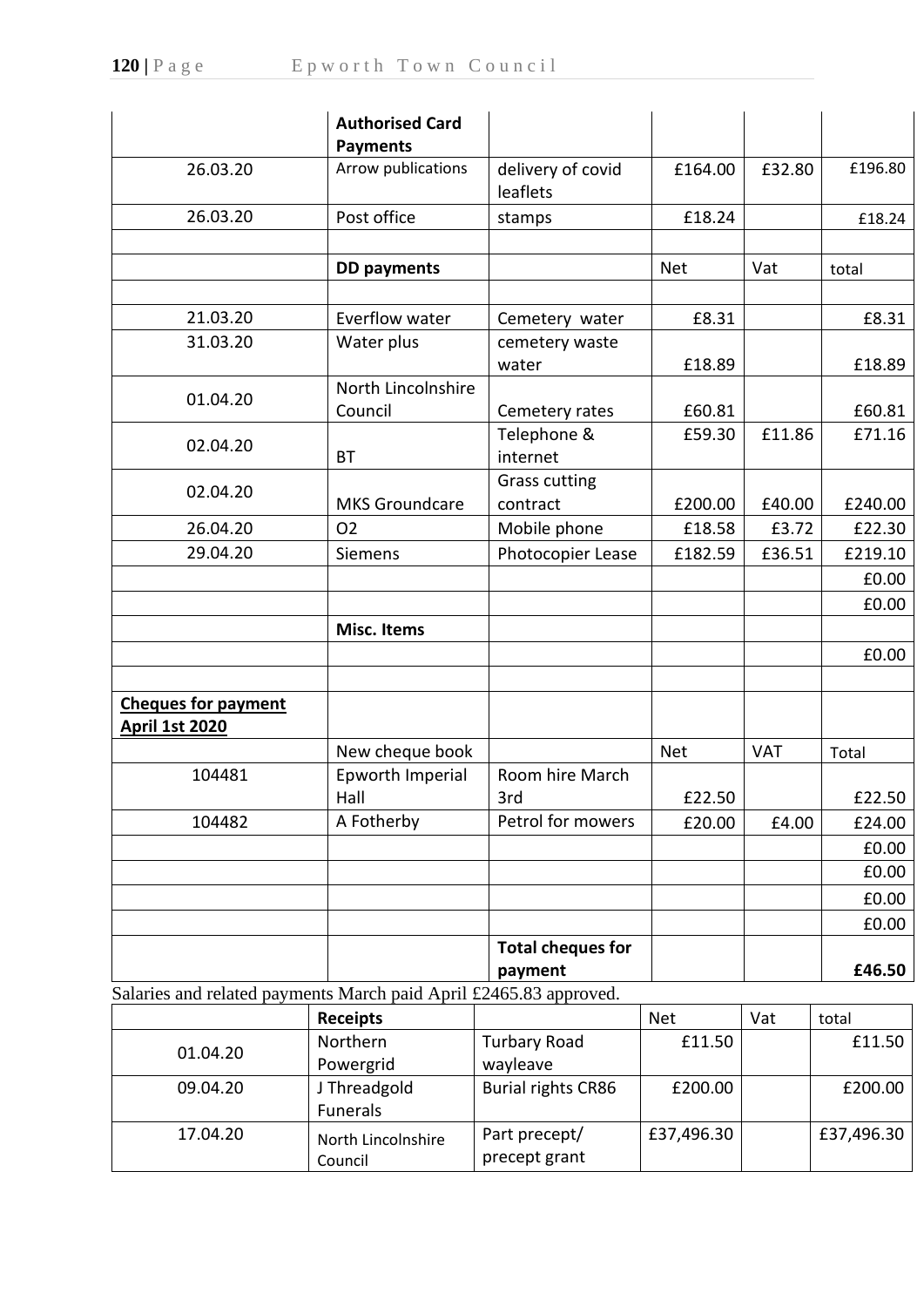| 21.04.20                   | Grahams bakeries       | <b>HB</b> contributions<br>(unconfirmed)                    | £80.00     |            | £80.00     |
|----------------------------|------------------------|-------------------------------------------------------------|------------|------------|------------|
|                            |                        | <b>Total income</b>                                         |            |            | £37,787.80 |
|                            | <b>Cheques paid</b>    |                                                             | <b>Net</b> | Vat        | Total      |
| 104481                     | <b>Imperial Hall</b>   | March 3rd room                                              | £22.50     |            | £22.50     |
|                            |                        | hire                                                        |            |            |            |
| 104482                     | A Fotherby             | Petrol for mowers                                           | £20.00     | £4.00      | £24.00     |
|                            |                        |                                                             |            |            | £0.00      |
|                            |                        |                                                             |            |            | £0.00      |
|                            |                        | <b>Total cheques</b>                                        |            |            | £46.50     |
|                            | <b>Authorised Card</b> |                                                             |            |            |            |
|                            | <b>Payments</b>        |                                                             |            |            |            |
| 06.04.20                   | <b>Tool station</b>    | <b>Bolts for HB</b><br>brackets                             | £27.08     | £5.42      | £32.50     |
| 01.04.20                   | Arrow publications     | C19 leaflet delivery                                        | £196.80    |            | £196.80    |
| 27.04.20                   | <b>Tool Station</b>    | <b>Additional bolts</b>                                     | £8.12      | £1.63      | £9.75      |
| 04.05.20                   | Post Office            | 24 1st class stamps                                         | £18.24     |            | 18.24      |
|                            | <b>DD</b> payments     |                                                             | <b>Net</b> | Vat        | total      |
| 01.04.20                   | <b>NLC</b>             | Cemetery rates                                              | £60.81     |            | £60.81     |
| 02.04.20                   | <b>MKS Groundcare</b>  | Grasscutting                                                | £200.00    | £40.00     | £240.00    |
| 02.04.20                   | ВT                     | Telephone/internet                                          | £59.30     | £11.86     | £71.16     |
|                            |                        | new email                                                   |            |            |            |
| 17.04.20                   | Microsoft              | accounts                                                    | £233.24    | £46.65     | £279.89    |
| 18.04.20                   | Everflow water         | Cemetery water                                              | £8.59      |            | £8.59      |
| 26.04.20                   | 02                     | mobile phone                                                | £19.51     | £3.90      | £23.41     |
| 22.04.20                   | <b>HSBC</b>            | <b>Bank charges</b>                                         | £18.79     |            | £18.79     |
| 29.04.20                   | Siemens                | Photocopier lease                                           | £182.59    | £36.51     | £219.10    |
|                            |                        |                                                             |            |            | £0.00      |
|                            | <b>Misc. Items</b>     |                                                             |            |            |            |
| 30.04.20                   | <b>Belton PC</b>       | C19 contribution                                            | £127.00    |            | £127.00    |
| 14.04.20                   | Account transfer       | From BMM A/C to<br>current                                  | £10,000.00 |            |            |
| <b>Cheques for payment</b> |                        |                                                             |            |            |            |
| <b>May 2020</b>            |                        |                                                             |            |            |            |
|                            |                        |                                                             | <b>Net</b> | <b>VAT</b> | Total      |
| 104489                     | Zurich Municipal       |                                                             |            |            |            |
|                            | 2nd year               | Insurance                                                   | £1,938.63  |            | £1,938.63  |
| 104490                     | <b>Staples</b>         | Stationery part                                             |            |            |            |
|                            |                        | order                                                       | £6.78      | £1.36      | £8.14      |
| 104491                     | J Whittaker            | Paint to label<br>baskets & zoom<br>standard pro<br>monthly | £20.99     | £2.40      | £23.39     |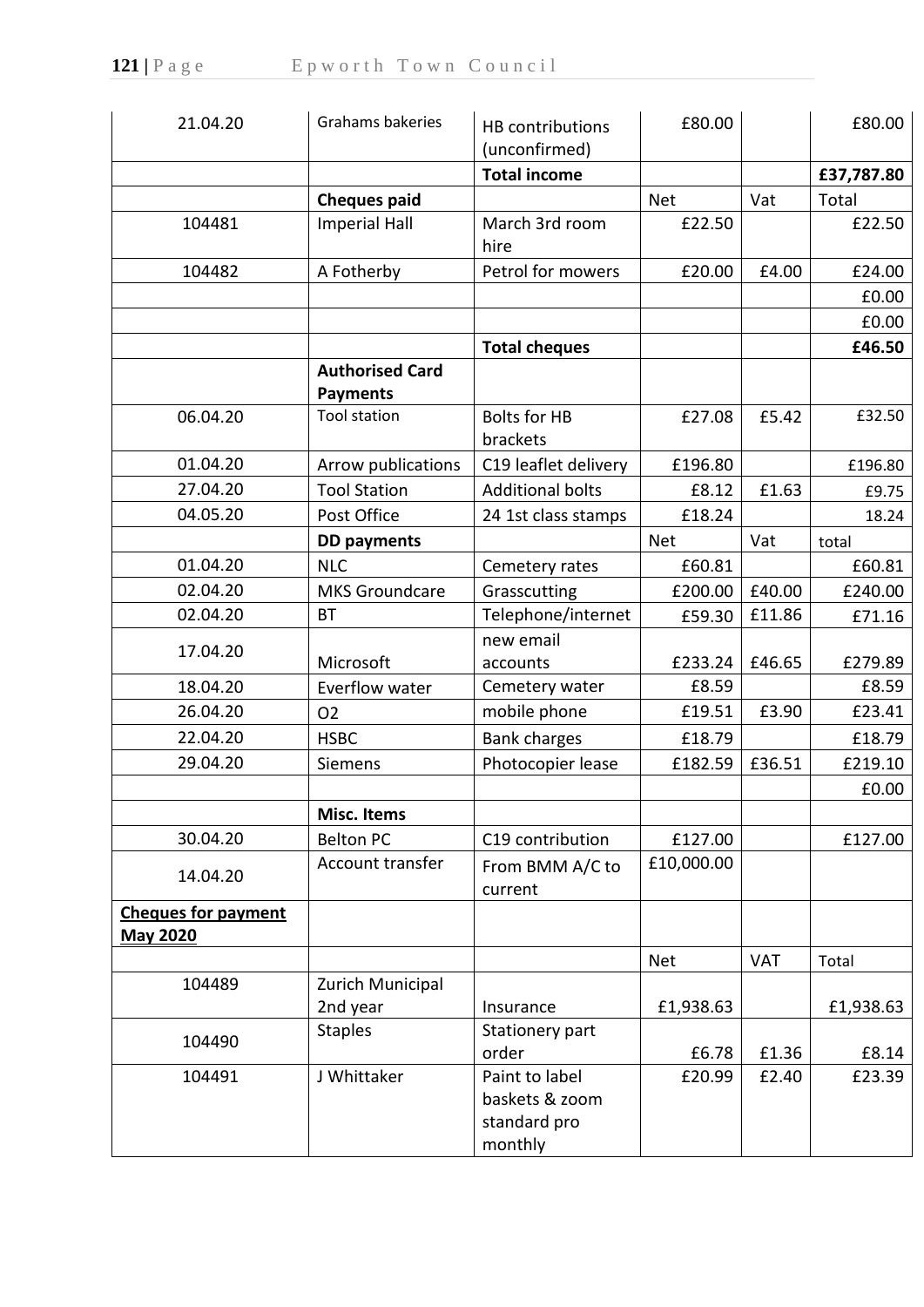| 104492 | <b>SLCC</b>                | Clerks annual<br>membership | £161.00 | £161.00   |
|--------|----------------------------|-----------------------------|---------|-----------|
|        |                            |                             |         |           |
| 104493 | <b>ERNLLCA</b>             | Annual                      |         |           |
|        |                            | membership                  | £997.00 | £997.00   |
|        | <b>Public Sector Audit</b> | Internal audit &            | £731.50 | £731.50   |
| 104494 | (R Dixon)                  | completion of audit         |         |           |
|        |                            | form                        |         |           |
| 104495 | <b>CPRE</b>                | Best Kept Village           | £40.00  | £40.00    |
|        |                            | competition                 |         |           |
|        |                            |                             |         | £0.00     |
|        |                            | <b>Total cheques for</b>    |         |           |
|        |                            | payment                     |         | £3,899.66 |

Schedules for April and May were produced noting that there were some duplications, possible date corrections to be made re C19 leaflets and a VAT payment to be checked re paint for labelling baskets. With these queries to be answered by the clerk, proposed by Cllr Johnson seconded by Cllr Finch **RESOLVED** financial information noted.

# **18.05.20 Internal control: To resolve additional May cheques for payment** as presented

on the following schedule *(Local Government Act 1972 as amended).*

Ch 104502 £48.62 VAT £9.73 Total £58.35

Proposed by Cllr Stewart seconded by Cllr Finch **RESOLVED** cheque for payment as presented.

**19.05.20 Planning** (Town & Country Planning Act 1990 as amended**) To resolve PA/2020/470**  planning permission for change of use from A1 (shop) to A3 (café and bakery) Site location: 13 Queen Street, Epworth

Proposed by Cllr Johnson seconded by Cllr Stewart and **RESOLVED**:

Epworth Town Council comments: there are no objections to the change of use but the design and character of the shop frontage needs to be in keeping with the rest of the properties in the street it is in and the opening hours approved should reflect that the development is in a residential area.

**20.05.20 Epworth War Memorial Field:** to resolve the request to vary the use of grant funds previously given. Proposed by Cllr Mitchell seconded by Cllr Finch **RESOLVED** no objection to the amended use of the grant money and appreciate being asked.

# **21.05.20 Opportunity to transfer responsibility for grass cutting to the Town and Parish**

**Councils:** to receive information and resolve a response. After prolonged discussion during which opposing views were expressed; proposed by Cllr Harm seconded by Cllr R. Whittaker and **RESOLVED not** to accept the offer to transfer responsibility for grass cutting.

**22.05.20 Epworth Heritage:** to receive copy correspondence and resolve a response. After considerable discussion during which concerns were expressed about the safety, visual amenity and security of the site, proposed by Cllr Johnson seconded by Cllr Harm and **RESOLVED** to write to the Diocese reminding them of their responsibilities for the safety and security of the site and confirming that the council would like to be informed of details of the property auction.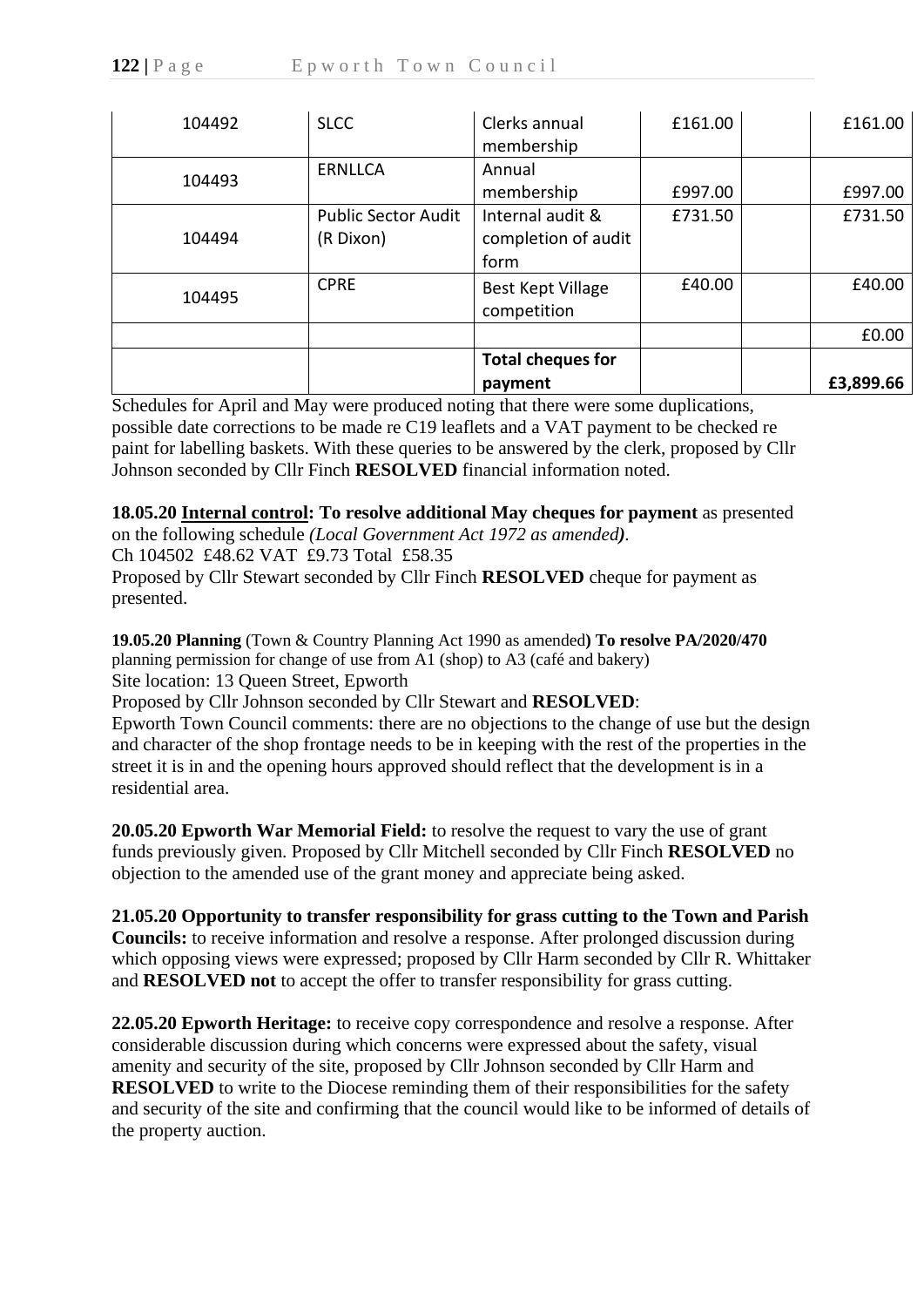**23.05.20 To discuss** the current committee structure and possible changes. After considerable discussion during which alternatives were discussed, proposed by Cllr Stewart seconded by Cllr Harm and **RESOLVED**

- Finance Committee
- Personnel Committee
- Planning Committee (zoom meetings)
- Cemetery/Environment Committee combined meetings 6 weekly

Also **RESOLVED** to review in 6 months

**24.05.20 Local Council Award Scheme:** to discuss applying for the "Foundation" level. Proposed by Cllr Mitchell seconded by Cllr Finch to work towards council attainment of the foundation level

Amendment proposed by Cllr Johnson to consider – after having assessed where we are in relation to the scheme and reference staff work-load, seconded by Cllr Harm. Voting on the amendment, amendment failed

On the original proposal that the council work towards attaining the foundation standard: **RESOLVED**

**25.05.20 Travelling expenses**: to receive a copy of the amended document for adoption. Proposed by Cllr Johnson seconded by Cllr Harm and **RESOLVED** to amalgamate items i and ii removing reference to "out of county". Clerk to amend and bring back for resolution.

**26.05.20 Epworth Charities**: to receive a brief verbal update from Cllr J Whittaker. Having attended a recent meeting of the charity Cllr J Whittaker provided a resume of the meeting and asked if the Epworth town Council shredding machine could be used by the charity, the clerk replied that the machine was not heavy duty and was probably not suitable.

**27.05.20 Wooden Planters**: to propose that the wooden planters are removed from the A161 (to storage) until an alternative site is found for them. Proposed by Cllr R Whittaker to move and re-locate the planters, seconded by Cllr Garner and **RESOLVED**.

**28.05.20 Correspondence:** to note list *(for information only pages 109 & 110 February/March and pages 111 to 113 attached April/May 5th).* Proposed by Cllr Stewart seconded by Cllr Woods and **RESOLVED** correspondence noted.

**29.05.20 To list**: items for facebook.

- Epworth Charities information
- Notification to residents about hanging baskets
- All agenda as published

**30.05.20 Questions to the Chairman:** *(Items of immediate urgency that must be acknowledged before the next meeting and have not been included on the Agenda*)*.* No items were raised.

**31.05.20 To confirm the date and time of the next monthly meeting as** Tuesday June 2nd, 2020*.*

*32.05.20 In view of the confidential nature of the business concerning members of staff or legal issues about to be transacted, it is advisable and in the public interest that the press and public be temporarily excluded and they are asked to withdraw under the terms of the*